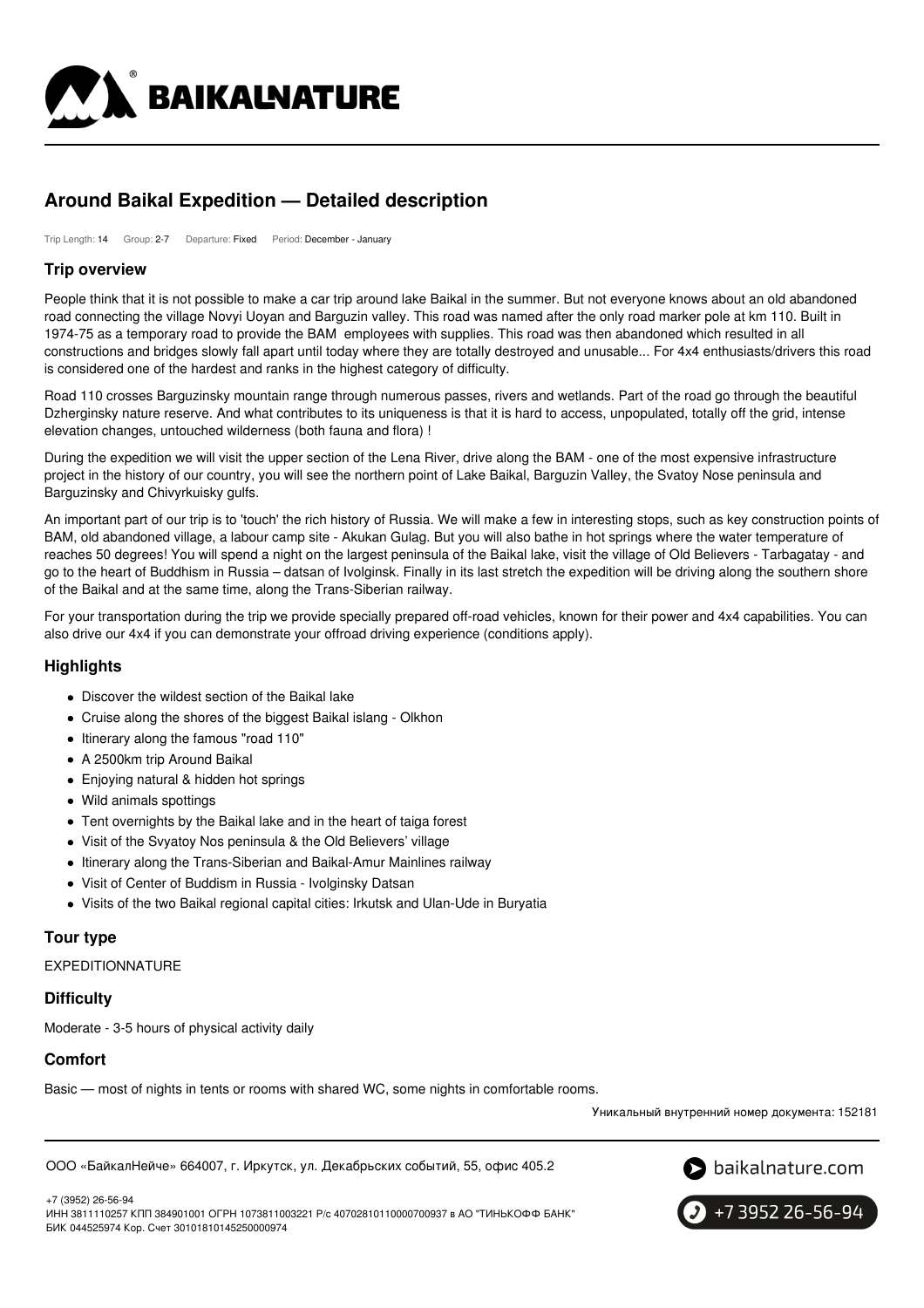

# **Begining / end of the tour**

Tour starts: Irkutsk, End of the tour: Irkutsk

# **Program**

- **Day 1 — Acquaintance with Irkutsk**
- 11:00 Arrival to Irkutsk airport
- 13:00 Lunch in the restaurant
- 14:00 Walking city-tour
	- Overnight in the hotel

Hotels: Accommodation in the hotel Imperia, - Comfort: Comfortable accommodation, WC and bath / shower in room

#### **Day 2 — First meeting with the lake**

- 09:00 Breakfast in the hotel
- 10:00 Departure to the Maloye More strait
- 17:00 Arrival and isntallation at the resort oin the Baikal shore
- 19:00 Dinner
	- Overnight at the resort

Hotels: Accommodation at the resort Naratey, Twin comfort room Comfort: Comfortable accommodation, WC and bath / shower in room

#### **Day 3 — The biggest island of the lake**

- 09:00 Breakfast at the resort
- 10:00 Embarkation on the ship and excursion on the lake
- 13:00 Lunch
- 17:00 Return to the resort
- 19:00 Dinner

#### Overnight at resort

Hotels: Accommodation at the resort Naratey, Twin comfort room Comfort: Comfortable accommodation, WC and bath / shower in room

### **Day 4 — First day of the road**

- 08:00 Breakfast
- 09:00 Departure to Zhigalovo
- 13:00 Lunch (Not included)
- 16:00 Arrival in Zhigalovo
- 19:00 Dinner

Overnight in tents

Hotels: Camping,

### **Day 5 — Road along the Baikal-Amur Mainline**

- 08:00 Breakfast
- 09:00 Departure to Goudzhekit hot springs
- 16:00 Arrival at our 'cabin camp' in the evening and check-in

Уникальный внутренний номер документа: 152181

ООО «БайкалНейче» 664007, г. Иркутск, ул. Декабрьских событий, 55, офис 405.2





ИНН 3811110257 КПП 384901001 ОГРН 1073811003221 Р/с 40702810110000700937 в АО "ТИНЬКОФФ БАНК" БИК 044525974 Кор. Счет 30101810145250000974

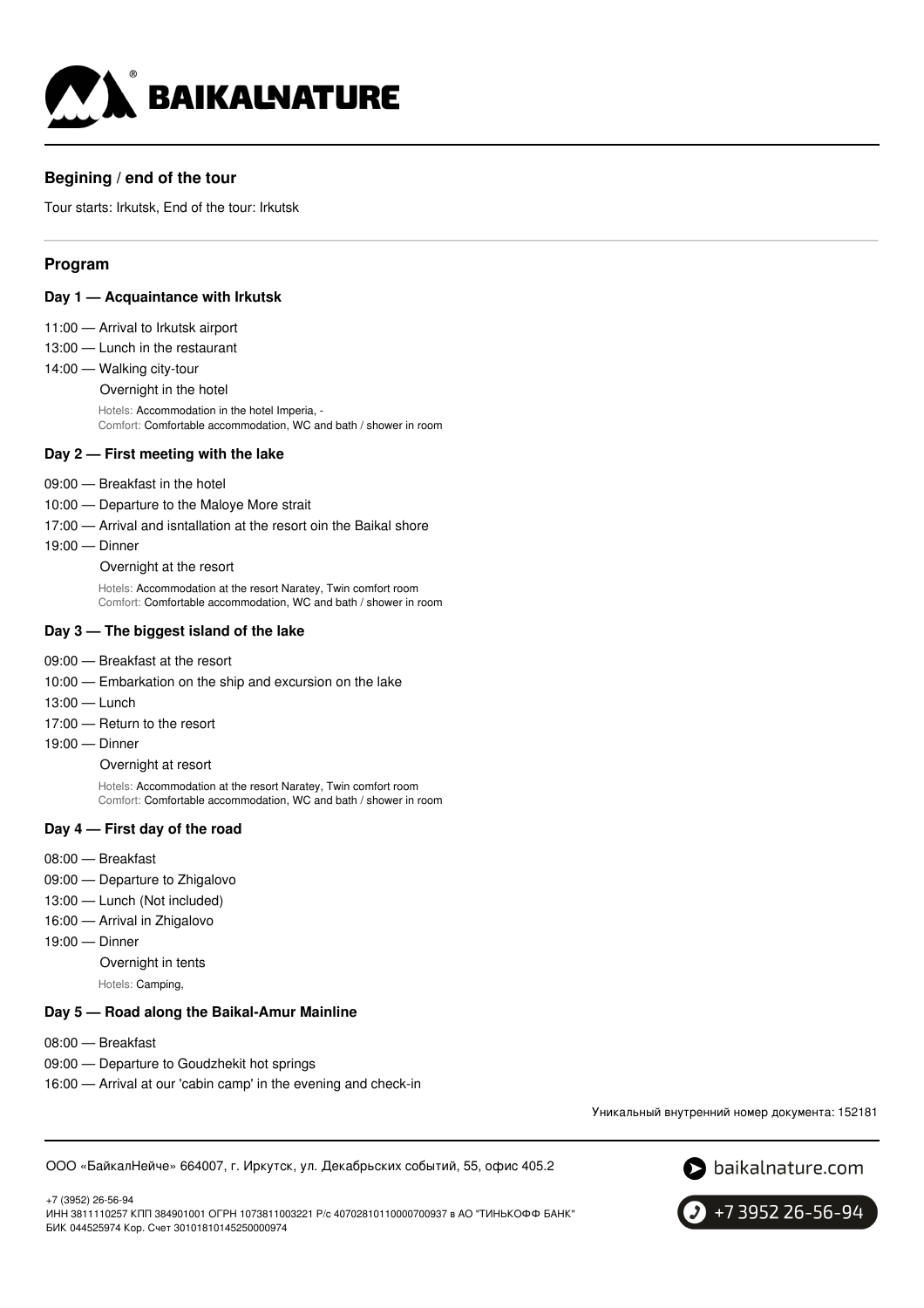

19:00 — Dinner

Overnight in a cabin

Hotels: Accommodation in the resort Hozyain, -

### **Day 6 — Famous road "110th"**

09:00 — Breakfast

10:00 — Departure to Nizhneangarsk

- $13:00 -$
- 19:00 Dinner prepared on fire Overnight in tents Hotels: Camping,

### **Day 7 — Continuation of the road ''110km"**

- 09:00 Breakfast
- 10:00 Continuation of the road 110th km
- 13:00 Lunch (picnic)
- 16:00 Setting up of the camp
- 19:00 Dinner near the fire
	- Overnight in tents

Hotels: Camping,

### **Day 8 — Umhey passage**

- 09:00 Breakfast
- 11:00 Continuation of the trip on Road 110
- 13:00 Lunch
- 15:00 Setting up of the camp
- 19:00 Dinner
	- Overnight in tents

Hotels: Camping,

### **Day 9 — Alla river pass**

- 09:00 Breakfast
- 10:00 Departure to Alla hotspring
- 13:00 Lunch
- 15:00 Check-in at the cabin resort
- 19:00 Dinner

Overnight in the cabin resort

### **Day 10 — The biggest peninsula of Baikal**

- 09:00 Breakfast
- 10:00 Start of the road
- 13:00 Lunch
- 17:00 Setiing up of the camp on the lake's shore
- 19:00 Dinner
	- Overnight in tents

Уникальный внутренний номер документа: 152181

ООО «БайкалНейче» 664007, г. Иркутск, ул. Декабрьских событий, 55, офис 405.2



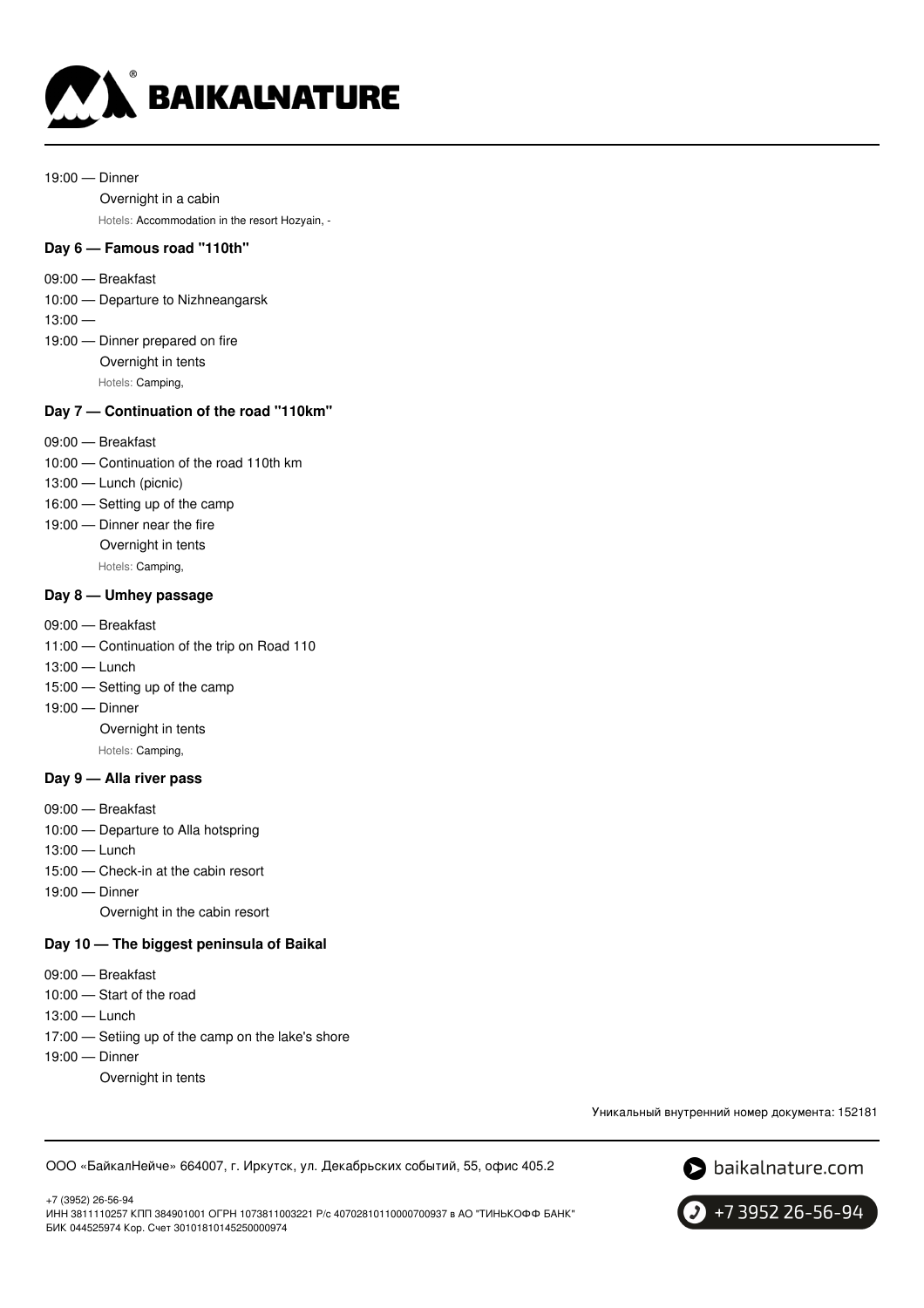

### **Day 11 — Free day on the Baikal shore**

09:00 — Breakfast 11:00 — Free time 13:00 — Lunch (picnic) 15:00 — Free time 19:00 — Dinner Overnight in tents Hotels: Camping,

#### **Day 12 — Ulan-Ude - the capital of Buryatia**

- 09:00 Breakfast
- 10:00 Departure to Ulan-Ude
- 11:30 Visit the Old Believers' village of Tarbagatay
- 13:00 Lunch
- 15:00 Visit of the Ivolginsky Datsan
- 17:00 Arrival to Ulan-Ude
- 19:00 Dinner in the restaurant
	- Overnight in the hotel
	- Hotels: ,

Comfort: Comfortable accommodation, WC and bath / shower in room

#### **Day 13 — Return to Irkutsk**

- 00:00 Breakfast in the hotel
- 09:00 Departure to Irkutsk
- 16:00 Arrival to Irkutsk
- 19:00 Farewell dinner
	- Overnight in the hotel

Hotels: Accommodation in the hotel Angara, Standard business twin room Comfort: Comfortable accommodation, WC and bath / shower in room

### **Day 14 — End of the programme**

- 09:00 Breakfast in the hotel
- 10:00 Transfer to the airport

#### **Departures**

| <b>Start</b> | End        | Basic price per person |
|--------------|------------|------------------------|
| 23.06.2019   | 06.07.2019 | 372700.00 RUB          |
| 24.08.2019   | 06.09.2019 | 372700.00 RUB          |
| 20.06.2020   | 03.07.2020 | 399300.00 RUB          |
| 22.08.2020   | 04.09.2020 | 399300.00 RUB          |

## **Note**

Уникальный внутренний номер документа: 152181

ООО «БайкалНейче» 664007, г. Иркутск, ул. Декабрьских событий, 55, офис 405.2



+7 (3952) 26-56-94 ИНН 3811110257 КПП 384901001 ОГРН 1073811003221 Р/с 40702810110000700937 в АО "ТИНЬКОФФ БАНК" БИК 044525974 Кор. Счет 30101810145250000974

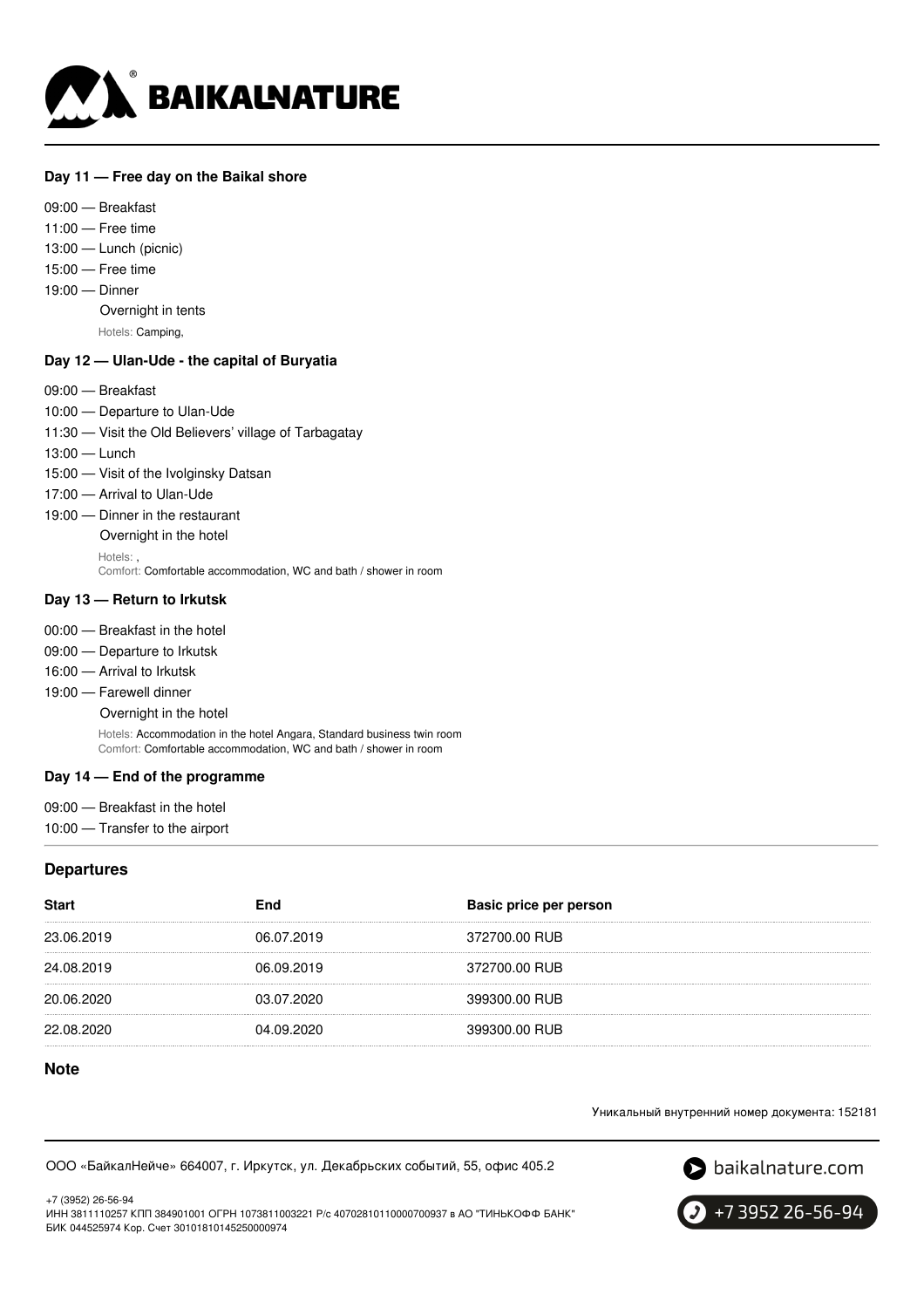

The price given is for a group of 2 people (for one car). Total number of vehicles: 1 to 3. All the meals are included in the price of the program, except for: breakfasts on day 1, lunches on days 2, 4-6,13,14 as well as diners on days 1, 5, 14. • One lunch in a café along the road : 300-400 RUB

### **What's included**

**Price includes**

- Accommodation as per itinerary
- Transport as per itinerary
- Reserves and national parks entrance permissions
- Transfer from airport / railway station on first day
- Transfer to airport / railway station on last day
- Celebratory dinner with alcoholic beverages
- Letter of invitation
- Tent rental
- Bathing in hot springs
- English-speaking guide services
- Meals according to the program
- Accident insurance

# **Checklist & Equipment**

It is hot in summer at Lake Baikal area. Nevertheless, you should always have something to put on, as weather in Siberia is very changeable.

If you plan your trip in May or September, please feel free to bring your hat, gloves and windjacket in case of snow or rain. June is also pretty cool.

July and August are the hottest months, which offer you temperatures of 25 ° - 35 ° at daytime and 15 ° - 18 ° at night. On the shores of Lake Baikal, like in the Alps, you should wear T-shirts and shorts in the sunny afternoons, sweaters and jackets in the cool evenings. We recommend you to pack all your stuff in two bags: a small backpack and a large travelling bag.

SMALL BACKPACK: will be useful for carrying your personal belongings during the day (camera, film, personal medication, bottled water, etc.) You will also use it as hand luggage during air travel for all your heavy (to lighten the travel bag in the luggage compartment), fragile (camera, etc.) and necessary (toilet bag, etc.) things.

BIG TRAVEL BAG or BIG BACKPACK: must contain the rest of your stuff. It will be in the luggage compartment during the flight. It will be transported by vehicles.

# **Recommended checklist**

**Sunglasses** Sleeping bag rated from 0° C to +15° C Raincoat or wind and waterproof shell jacket (with hood !) POLARTEC or similar pullover T-shirts Socks Cap or hat to protect against sun Comfortable walking shoes (like Vibram or similar) Headlamp Sunscreen for skin and lips Flask Flip-flops for banya

Уникальный внутренний номер документа: 152181

ООО «БайкалНейче» 664007, г. Иркутск, ул. Декабрьских событий, 55, офис 405.2





+7 3952 26-56-94

#### **Price does not include**

- Personal expenses and tips
- Visa fees and travel insurance
- Sleeping bag rental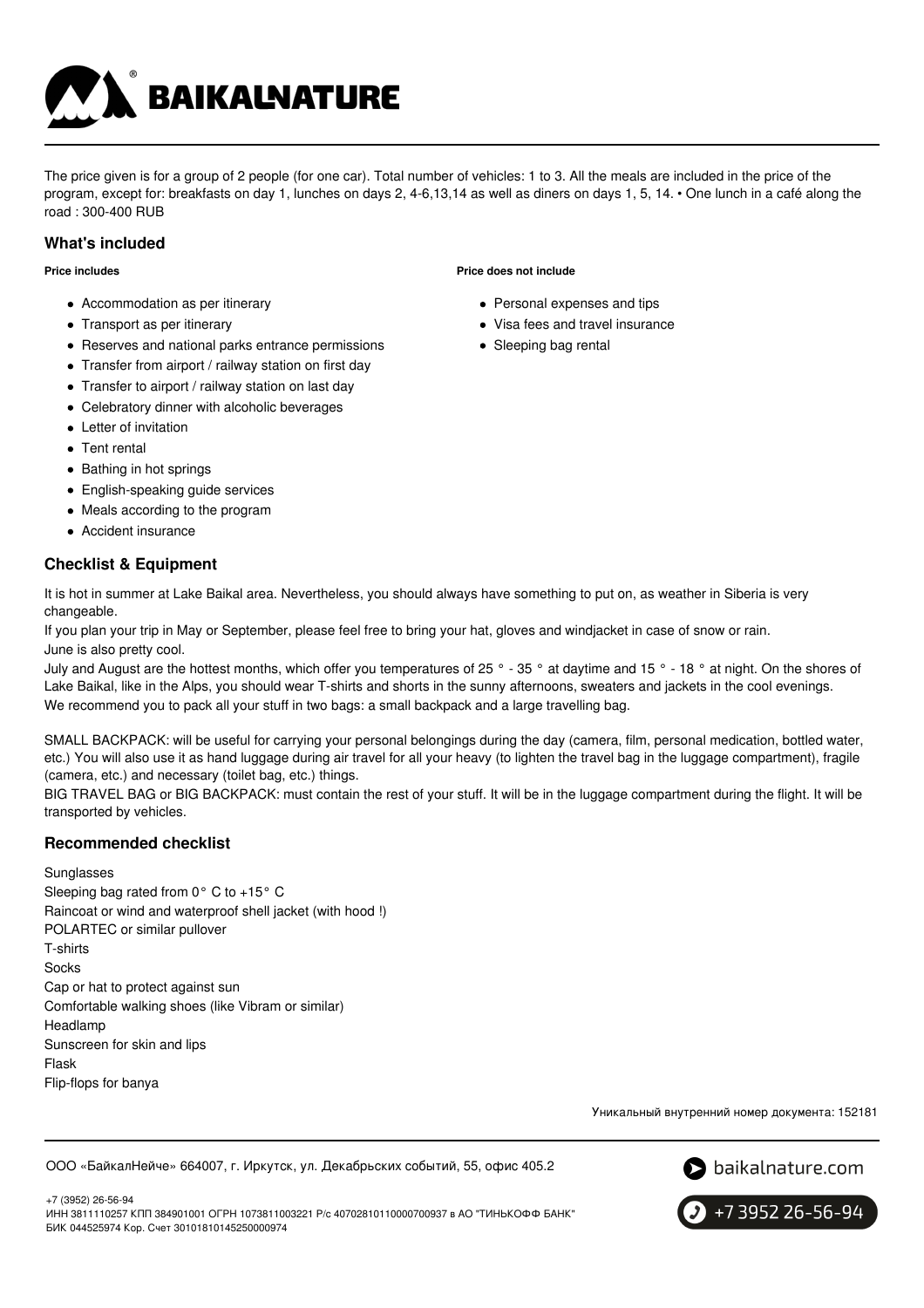

Moisturizer Bath towel Tick and mosquitoes repellent spray Wipes

### **Meals**

In the canteen at the inns, fresh local products. Cold lunch and hot dinner, cooked on an open fire in the evening. If you are a vegetarian or have any particular preferences, please let us know, so we could adapt the menu.

#### **Visa**

You need a tourist visa to travel to Russia. It can be issued for a maximum period of 30 days. Your passport has to be valid for at least six months after the expiry date of your visa and to have at least two blank pages.

BaikalNature offers visa support and has created "BaikalNature letter of invitation" package. If you buy a BaikalNature tour, this package is absolutely free; when you buy any other BaikalNature service, you will have to pay for this package. For more information please conact your nearest Russian Embassy or Visa Application Center.

### **Money**

The Russian currency is ruble. In all cities and many large villages of Russia, you can easily withdraw rubles, using a Visa or MasterCard, from ATMs, located in banks, department stores or hotel lobbies, some of them are open 24 hours a day. If you have euros or dollars with you, exchange offices will allow you to change them easily in the cities, seldom in the countryside. However, it can be difficult to exchange traveler's checks, even in cities.

### **Tipping**

All persons who compose the BaikalNature travel team (guides, drivers, cooks, etc.) are paid a decent wage for their services and do not expect any tips from you. So you have no obligation to leave anything. If you really want to express your satisfaction by leaving a gratuity, and if it is in foreign currency, be aware that torn or glued coins and banknotes cannot be exchanged. Anyway, thank you for your tips, left at your discretion in envelopes.

### **Health**

You need to get a health examination before a great trip. Consult your doctor. Get a dental checkup. If you have health problems that could worsen during the trip, make sure you have taken all your medications with you.

Provide a first aid kit that includes among other items:

- aspirin or paracetamol,
- anti-diarrheal pills,
- antiseptic,
- adhesive plaster,
- sterile pads.

If you have individual diseases, make sure you have taken your medications.

### **Medical Form**

You should be physically fit enough for this tour.

# **Emergency Contact**

You can contact BaikalNature by phone: +73952 26 56 94. In addition, your call will be forwarded to your manager, reachable 7/7.

Уникальный внутренний номер документа: 152181

ООО «БайкалНейче» 664007, г. Иркутск, ул. Декабрьских событий, 55, офис 405.2



+7 (3952) 26-56-94 ИНН 3811110257 КПП 384901001 ОГРН 1073811003221 Р/с 40702810110000700937 в АО "ТИНЬКОФФ БАНК" БИК 044525974 Кор. Счет 30101810145250000974